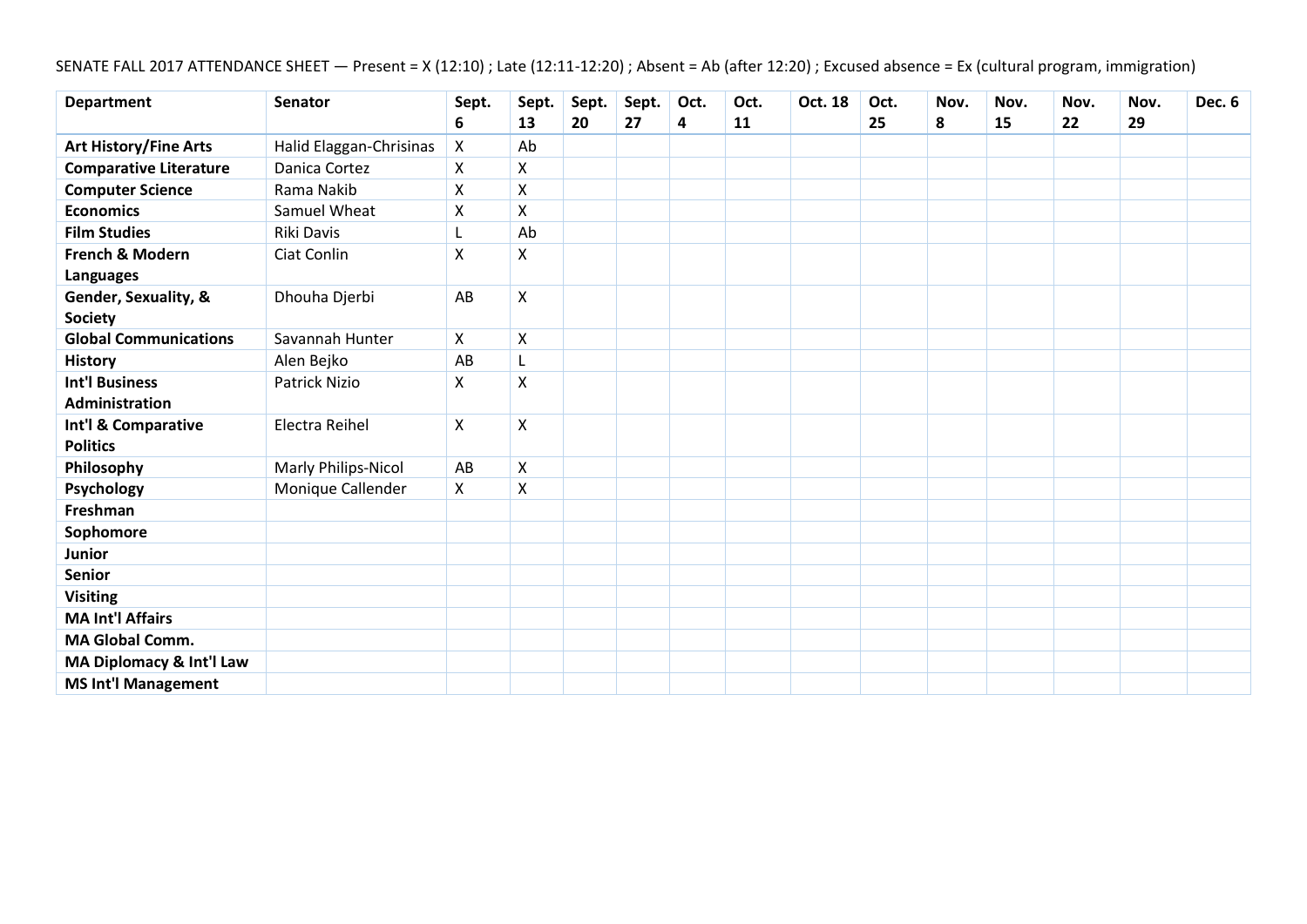### **SGA Senate Minutes for 13 September 2017**

Taken by USC Communications Director Elizabeth Nguyen Son

### **12:10 - Attendance taken, Quorom met 11/13, Senate begins**

### **12:13 – Guest Appearance: Career Mentoring (requirement of 32 credits)**

### **12:15 – Welcome & Introduction of senators**

- Introduction of USC and GSC
- Brief structure of SGA/senate
- Senators introduce themselves
- Upcoming events (explains switch from Charity Week to AUP Gives Back)

## **12:25 – ACC Presentation / Budget Requests**

- Budget overview: 90,000 euros
	- o Breakdown of budget:
	- $\circ$  Activies & Social: 25,200 (10,000 to grad gala)
	- o Clubs: 54,000 euros (12,810 to ASM for fall semester)
	- o Senate: 8730
	- o How to make a budget request
	- o Introduction of Rokhaya as ACC chair
	- o On the AUP website
	- o 2 ways: 2-3 weeks in advance OR pay out of pocket and come with itemized receipts and get reimbursed
- List of clubs for this semester
- Breakdown of budget if all requests are approved
- Club leaders requesting **102.21 euros** for Clubs & Speech Night
	- o Refreshments
	- o Motion to allocate 102.21 euros
	- o Motion passed and **budget approved**

### **12:36 – Monique announces Brian Schiff's book release on September 19th**

### **12:38 – Introduction of faculty and staff**

**12:39 - Senate adjourned for luncheon**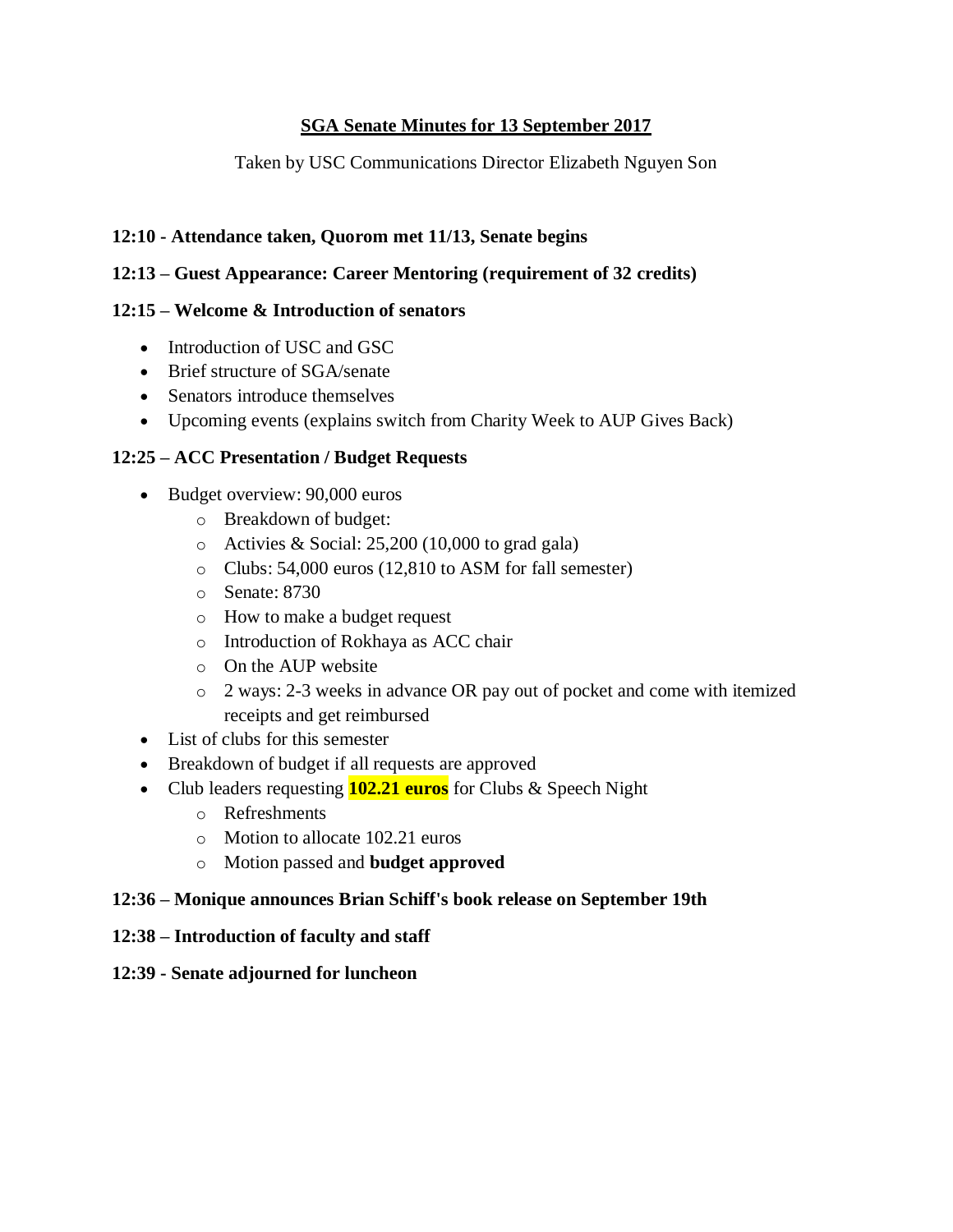#### ACC BUDGET REQUESTS SEPTEMBER 20, 2017





**Name**: Nebi Dzhabrailova

**Student ID**: a92388

#### **Club, Department or Organization You Represent:** Activities & Clubs Committee

**Project Summary:** Clubs night / Speech night was an event to help promote clubs at AUP and allow students the opportunity to talk to different club leaders and sign up for the clubs that they were interested in. We had over 20 clubs represented. During the night, candidates of the Fall 2017 elections also had a speech night to better their campaign.

**Explain How Your Project Will Benefit the AUP Community:** Clubs night helps build a stronger AUP community and gives students the opportunity to learn about the extra-curriculum activities AUP has to offer. It is also an opportunity to sign up and join the club of interest.

**How Will Funds Be Used**: Refreshments

**If Your Project Involves an Event, Please Provide Details:** Clubs Night happened on Tuesday the 12th of September from 6.30 to 8.00pm in C102, C103 and C104.

| Total            |            |       | €102.21 |
|------------------|------------|-------|---------|
| Water            | 2 packs    | €1.20 | €1.20   |
| <b>Baguettes</b> | 10         | €1    | €10     |
| <b>Cookies</b>   | 5 boxes    | €3    | €15     |
| Crackers/Chips   | 10 bags    | €2    | €20     |
| <b>Cheese</b>    | 5 packs    | €4    | €20     |
| Soft drinks      | 12 bottles | €3    | €36     |

#### **Total Amount Requested in Euros:** 102.21**€**

**List All Partners With Whom You Will Collaborate:** SGA, Social Committee, ACC, Clubs

**How Will Partners Contribute to Your Project (please include all financial contributions):**  Organization, setting up the event and promotion